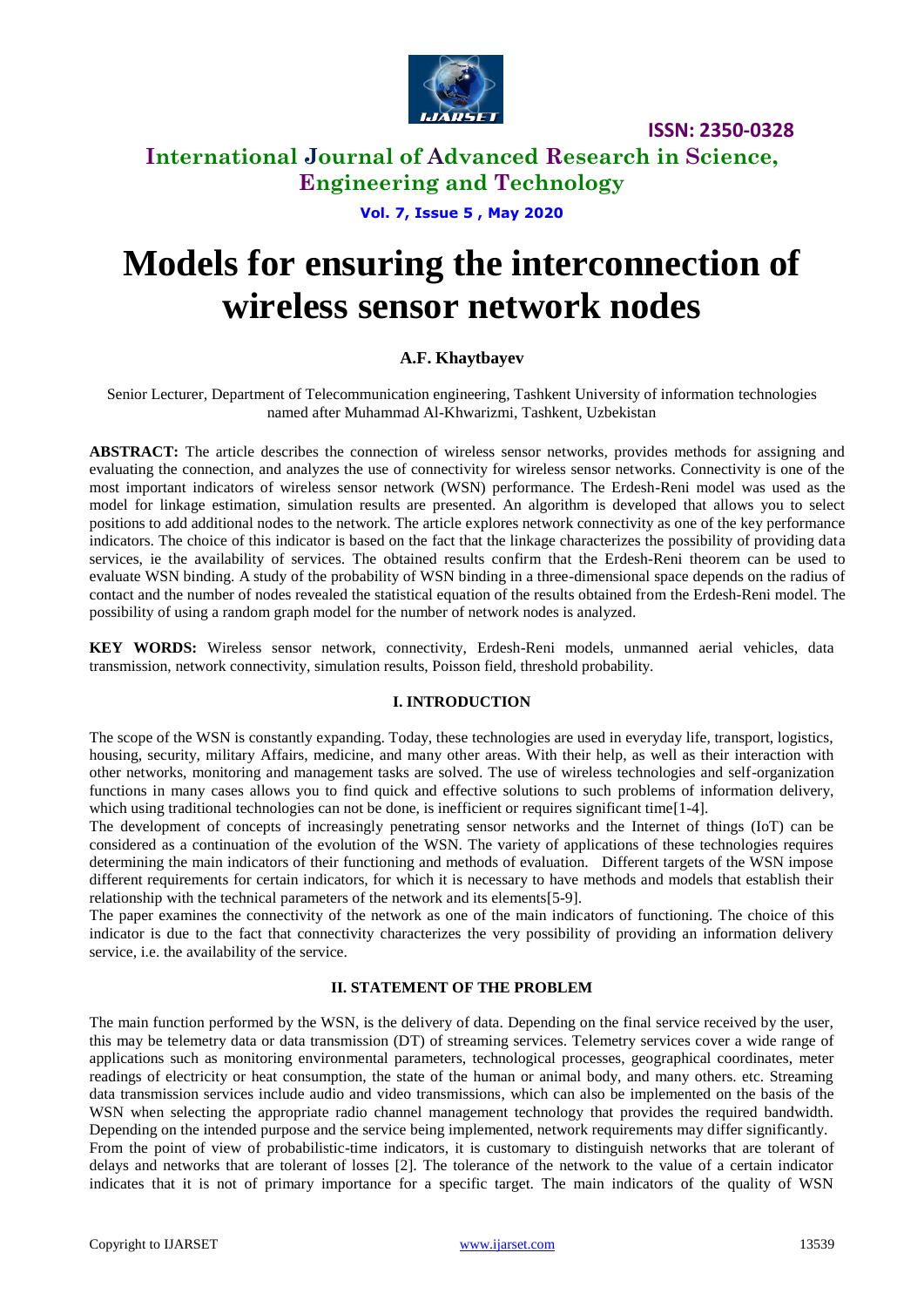

## **International Journal of Advanced Research in Science, Engineering and Technology**

## **Vol. 7, Issue 5 , May 2020**

functioning, as well as indicators of other communication networks, can be divided into three main groups: availability, reliability, and time indicators.

Time indicators include the time to data rate, time and delivery variation (jitter), and throughput. Reliability indicatorsinclude the probability of data loss (loss coefficient), and the probability of errors in the delivered data. The availability indicators include the probability of availability of the DT service, which in the WSN is largely determined by the relative location of network nodes and is characterized by connectivity (probability of connectivity). Also, the last group should include the lifetime, which in many cases is limited due to the use of non-renewable energy sources[10-13].

Depending on the intended purpose, one of the above-mentioned network quality indicators becomes dominant. For example, for fire safety monitoring, such an indicator of the quality of the function as the message delivery time is critical, and for DT about the readings of energy consumption meters (hot, cold water), the delivery time is less critical. If the network is used for monitoring a certain area, then the coverage indicator is of paramount importance.

For almost all applications, the connectivity indicator plays a significant role. The connectivity of a sensor network refers to the network property, which is the ability to establish a connection between network elements, such as a gateway and any of the network nodes. In sensor networks, heterogeneous connectivity is often found, i.e. a sensor node may have several independent paths connecting it to the gateway. Network connectivity is an important parameter that largely determines the survivability of the network. The loss of connectivity of the nodes in the network cease to perform their functions. It is quite difficult to calculate the connectivity parameters of a real network with a large number of nodes. Various models are used to evaluate connectivity.

Since the options for building a network can be different, it is advisable to characterize connectivity by its probability. The probability of connectivity is one when any node in the network can be connected to any other node in the network[15].

#### **III. PROBLEM DECISION**

### **A.CHOOSING A CONNECTIVITY MODEL**

To represent the network structure, a graph model is often used, in which network nodes are represented by vertices, and communication lines (channels) are represented by edges. In the WSN model, the presence of an edge between vertices is determined by the location of nodes and the characteristics of their radio communication zones. When modeling WSN, as a rule, a circle of radius R with the center at the node location is used as a model of the radio communication zone. In case of a random location of network nodes, the connection between pairs of vertices is also random and can be described by the probability of a vertex falling into a circle of radius R.

The random nature of the connection between the WSN nodes suggests the possibility of choosing a random graph as its model. There are various models for describing random graphs [6-9]. In the late 50s and early 60s of the XX century, P. erdesh and A. Renyi proposed a model of a random graph, which is described as follows. Let be given a set  $= \{ 1,...,n \}$ , whose elements are called vertices. A random graph with random edges is constructed on this set. The graph has no more potential edges than  $C_n^2$ . Any two vertices i and j are connected by an edge with some probability p  $\epsilon$  {0; 1}, which does not depend on the other  $C_n^2$  -1 pairs of vertices.

In other words, the edges appear in accordance with the standard Bernoulli scheme, in which  $C_n^2$  tests and p is the "probability of success". Denote by *E* a random set of edges that occurs as a result of implementing such a scheme. Put  $G = (V_n, E)$ . This is the random graph in the erdesh-Renyi model [6]. There are several theorems for this model. One of them describes a method for evaluating graph connectivity.

#### **B.THEOREM**

**E. I HEOKEN**<br>Consider the model  $G(n, p)$ . Let  $p = c \frac{\ln(n)}{n}$ . If  $c > 1$ , the random graph is almost always connected; if  $c < 1$ , it is almost

always not connected. For our case, the main meaning of the theorem is that for  $c = 1$ , the probability of connectivity of the P<sub>C</sub> graph is equal to a certain threshold value. For  $c > 1$ , the probability of graph connectivity is less than this value, and for  $c < 1$ , it is greater than it. From the point of view of the problems of building the WSN, the value of C can be judged on the extent to which the connectivity problem is solved.

In this model, there are no restrictions due to the length of the edges, while in the BSS, the maximum possible length of the edge is limited by the value R. For example, for the most common technologies for building sensor networks, such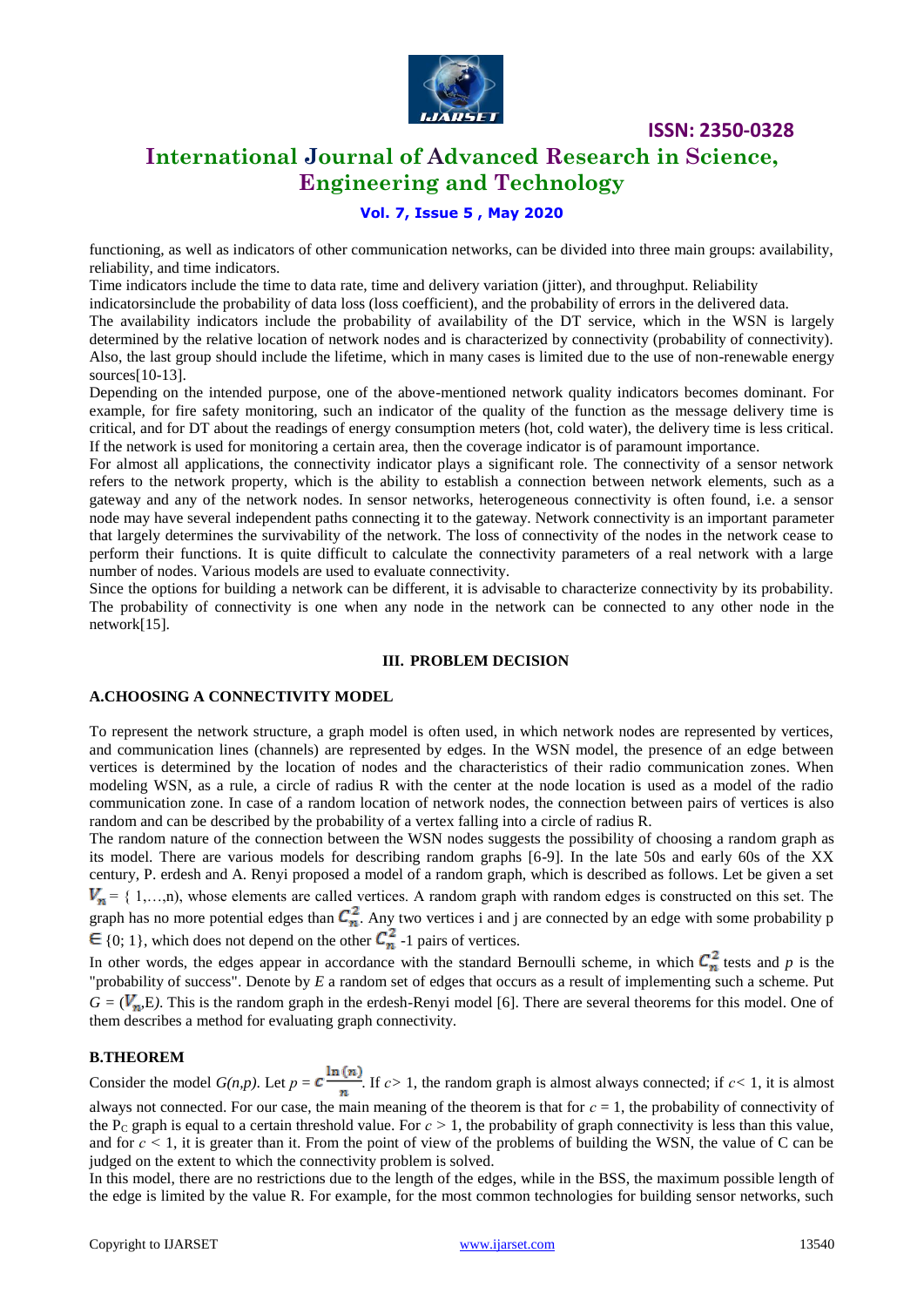

## **International Journal of Advanced Research in Science, Engineering and Technology**

## **Vol. 7, Issue 5 , May 2020**

as ZigBee (IEEE 802.15.4) and Bluetooth (IEEE 802.15.1), the radius of the nodes is reached from 10 to 100 m, and for Wi-Fi (IEEE 802.1.1 b) technology from 20 to 300 m.Along with the restriction of the edge length, the WSN model also restricts the location of the network nodes.

#### **IV. SIMULATION RESULTS**

A simulation model has been developed to study the connectivity of the network under consideration and verify the applicability of the theorem. It generates a specified number of nodes with random coordinates in a bounded 3D area, and then finds the shortest paths between all pairs of nodes using the Floyd algorithm. The model then estimates the percentage of paths found out of the total number of possible paths. The resulting relation is an estimate of the probability of connectivity. The considered area of node placement is a cube  $(K = 250 \times 250 \times 250 \text{ m}^3)$ . The flat area (2D) is considered in [10].

We assume that the nodes are distributed randomly, i.e. they form a Poisson field [11]. During the experiment, the number of nodes in the cube varies from 20 to 100. Taking into account the characteristics of the ZigBee and Bluetooth standards, the communication radius is selected from 50 to 100 m. the simulation results are shown in Fig.1.



Fig.1. The probability of a tie *R* bond in the area of limitation with the cube radiusi and *n* is the dependence on the number of nodes

Since the nodes of the network form a Poisson field, the probability of the existence of a connection (edge) will be described by the probability of a random point (node) hitting the area bounded by a ball of radius *R* (Fig. 2):

$$
p = \frac{v_{ball} \rho}{n}(1)
$$

where *p* is the probability of nodes falling within the radius of action of the node; *ρ*is the density of network nodes (nodes/m<sup>3</sup>); p is the total number of network nodes;  $V_{ball}V_{ball} = \frac{4\pi R}{n}$  m<sup>3</sup>; *R* is the radius of connection of the node.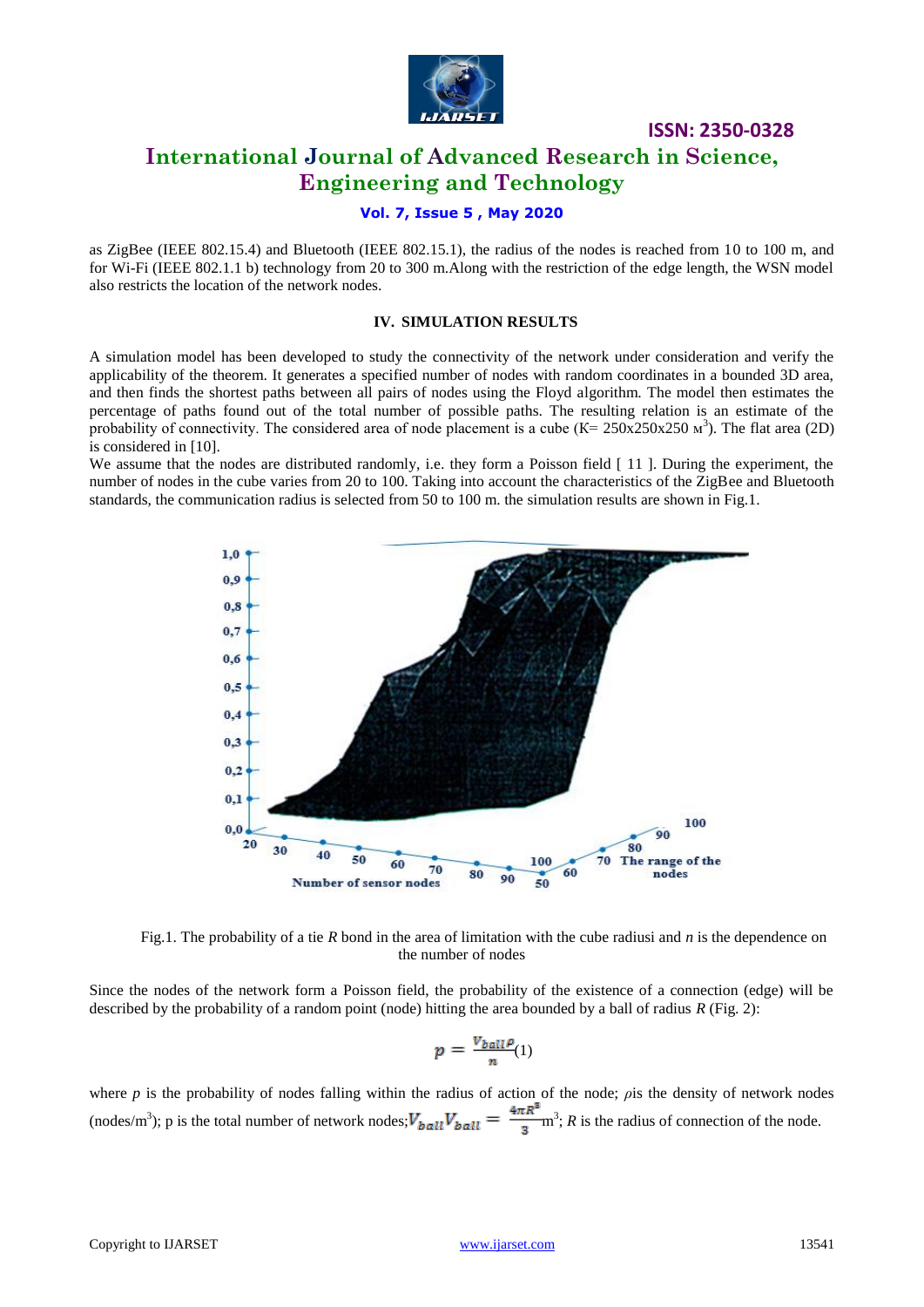

## **International Journal of Advanced Research in Science, Engineering and Technology**

## **Vol. 7, Issue 5 , May 2020**



Fig.2. Node communication zone in three-dimensional space

Comparing the value of *р* with the threshold probability, which we define from the Erdesh-Renitheorem as  $p_0 = \ln n/n$ (2)

we estimate the probability of network connectivity for the given parameters R and *п*. The Approximate value of the probability of connectivity can be obtained using the formula from [9]:

$$
p_c = e^{-e^{-c}} \tag{3}
$$

where *c*is a constant from the expression  $p_0 = \frac{\ln n + A}{n}$ . For c=0, the probability of connectivity  $p_c = e^{-1} \approx 0.37$ .

We estimate the dependence of network connectivity on the radius of nodes for a fixed number of nodes. For Fig.3 the dependence of the probability of network connectivity calculated by the simulation method on the radius of network nodes at  $n = 100$  is given. According to the results obtained, the probability of connectivity at this point is 0.34 for  $R =$ 52 and 0.55 for  $R = 54$ . With linear extrapolation for the probability of connectivity of 0.37, we get  $R = 52.4$ .



Fig.3. Dependence of the probability of coupling at the radius of the nodes when  $n = 100$  and V=2504  $\text{M}^3$  in the cube

According to (2), the threshold probability  $p_0$ =0,046, and the probability of hitting the ball for this radius by (1) is 0.039. The difference between these values is 15%. The simulation results were approximated using the S-curve: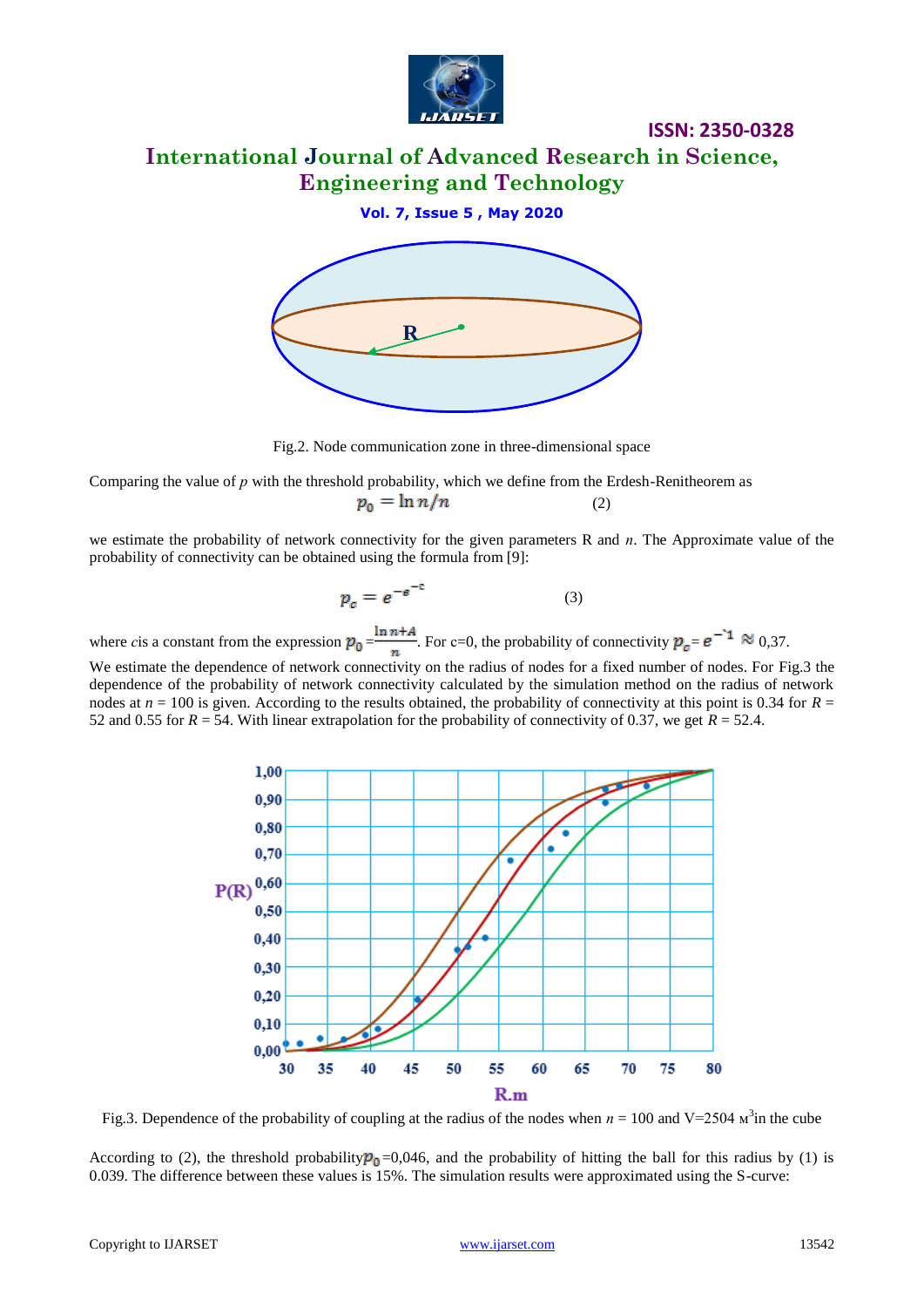

## **International Journal of Advanced Research in Science, Engineering and Technology**

**ISSN: 2350-0328**

## **Vol. 7, Issue 5 , May 2020**

$$
\widetilde{p_c}(P) = \frac{1}{1 + e^{-\frac{R - r_0}{b}}}
$$

where *R* and  $r_0$  are parameters obtained by numerically approximating the curve to the simulation data. For fig.3 the upper and lower bounds of the confidence interval are given for the 5% significance level. The confidence interval includes the theoretical point  $\mathbf{p}_0$ , according to the theorem and approximation (3).

Thus, the results obtained allow us to assert that, despite the limitations noted, the erdesh-renya theorem is applicable for estimating the connectivity of the WSN.

It is obvious that the use of a random graph model for WSN is appropriate if the number of network nodes is large enough. With a small number of nodes, the network structure can often be described geometrically and does not require the use of probabilistic methods. When investigating the applicability of the random graph model to describe the connectivity of the network, a simulation was performed that estimated the standard deviation (SD) of connectivity. For fig.4 shows the dependence of the network connectivity probability on the number of network nodes.

As can be seen from the above figure, the SD, and hence the error of the connectivity estimation, decreases as *1/п*. It is maximal at a small *n*, and stabilizes at  $n > 50$ at the level of 20% of the estimated value. Thus, for a relatively small number of network nodes, the error in estimating connectivity using the random graph model may be too large. For practical calculations, if the number of nodes is 50 or more, the error is quite small (less than 20%).



Fig. 4. Dependence of the standard deviation (SD) of the network connectivity probability on the number of network nodes

When the probability of network connectivity  $p$  is less than the threshold probability  $\mathbf{p}_0$ , the network splits into clusters. To ensure cluster connectivity, you need to increase the communication radius *R* or the number of network nodes. In particular, unmanned aerial vehicles (UAVs) can be used to solve the problem of connectivity.

#### **V. CONCLUSION**

When establishing WSN on many randomly located nodes, a random graph model can be used to describe it. The likelihood of edges in modeling WSN by random graphs is defined as the probability of the node falling into the communication radius and depends on the nature of the nodes being placed in the service zone. The results of simulation of the WSN by node random displacement (Poisson field) have shown that the probability of network